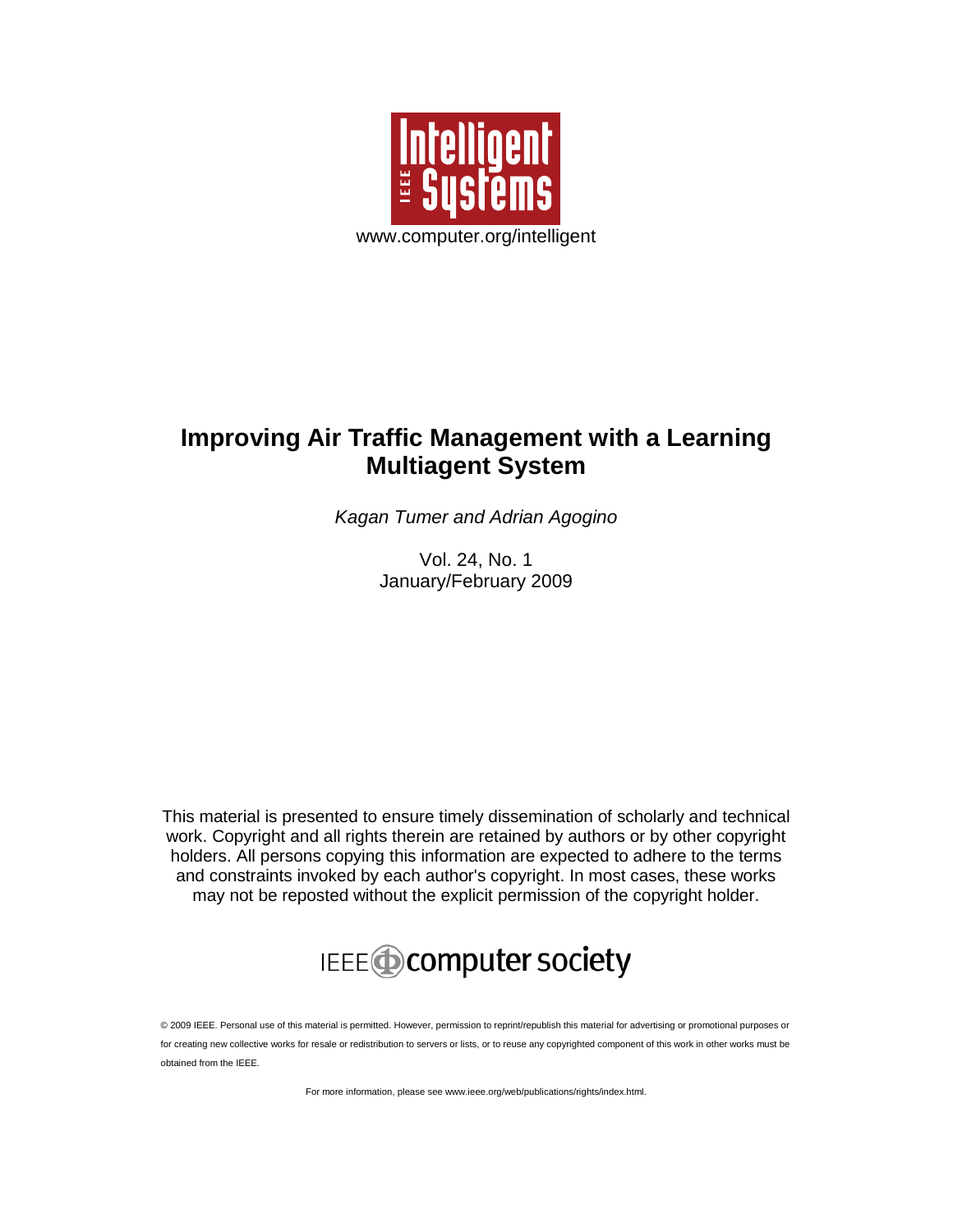

## I N T E L L I G E N T T R A N S P O R T A T I O N S Y S T E M S

Editor: Daniel Zeng, University of Arizona and Chinese Academy of Science, zeng@email.arizona.edu

# **Improving Air Traffic** Management with a Learning Multiagent System

**Kagan Tumer,** *Oregon State University* **Adrian Agogino,** *University of California, Santa Cruz*

fundamental challenge facing the aerospace industry is efficient, safe, and reliable air traffic management (ATM). On a typical day, more than 40,000 commercial flights operate in US airspace, and the number of

flights is increasing rapidly.<sup>1</sup> Current ATM systems rely on a centralized, hierarchical process, where decisions are based on flow projections ranging from one to six hours. Consequently, the system responds slowly to developing weather or airport conditions, potentially causing minor local delays to cascade into large regional congestion. The US Federal Aviation Administration (FAA) estimates that weather, routing decisions, and airport conditions caused 437,667 delays in 2007, accounting for 1,682,700 hours of delays.2 According to a US Joint Economic Committee study, these delays cost more than US\$41 billion.3

In addition, unlike other flow problems for which improved hardware has somewhat absorbed the increasing traffic (for example, more servers with larger memories and faster CPUs for Internet routing), the air traffic domain must find mainly algorithmic solutions because the infrastructure (for example, the number of airports) won't change enough to significantly alleviate the flow problem. So, there's a strong need to explore new, distributed, and adaptive solutions to ATM.

A learning multiagent approach in which intelligent agents either make decisions or make recommendations to human air traffic controllers is an ideal fit to this naturally distributed problem. In this article, we address three critical design decisions:

- What constitutes an agent in this system? •
- What actions can those agents take to impact air traffic?

• How do those agents' actions get shaped—that is, what is their reward?

Results from a system of coordinated agents show that this approach can significantly improve ATM within current flow management procedures, without major policy shifts.

#### ATM

The continental US airspace comprises 20 regional centers (handling  $200$  to  $300$  flights in a busy hour) and  $830$ sectors (handling 10 to 40 flights). Flow control must address the integration of policies across these sectors and centers, account for the system's complexity (for example, more than 5,200 public-use airports and 16,000 air traffic controllers), and handle policy changes due to weather patterns. In addition, it must consider high-level criteria such as efficiency (for example, reducing delays), fairness (for example, dealing with different airlines), adaptability (for example, responding to developing weather patterns), reliability (for example, providing accurate predictions), and safety (for example, managing airports).

To address these issues, ATM occurs on four levels:

- 1. separation assurance (a 2- to 30-minute time horizon for decisions),
- 2. regional flow (20 minutes to 2 hours),
- 3. national flow (1 to 8 hours), and
- 4. dynamic airspace configuration (6 hours to 1 year).

Our multiagent approach focuses on regional and national flow, where agents look at time horizons between 20 minutes and 8 hours. The solution therefore isn't directly affected by separation-assurance guidelines and political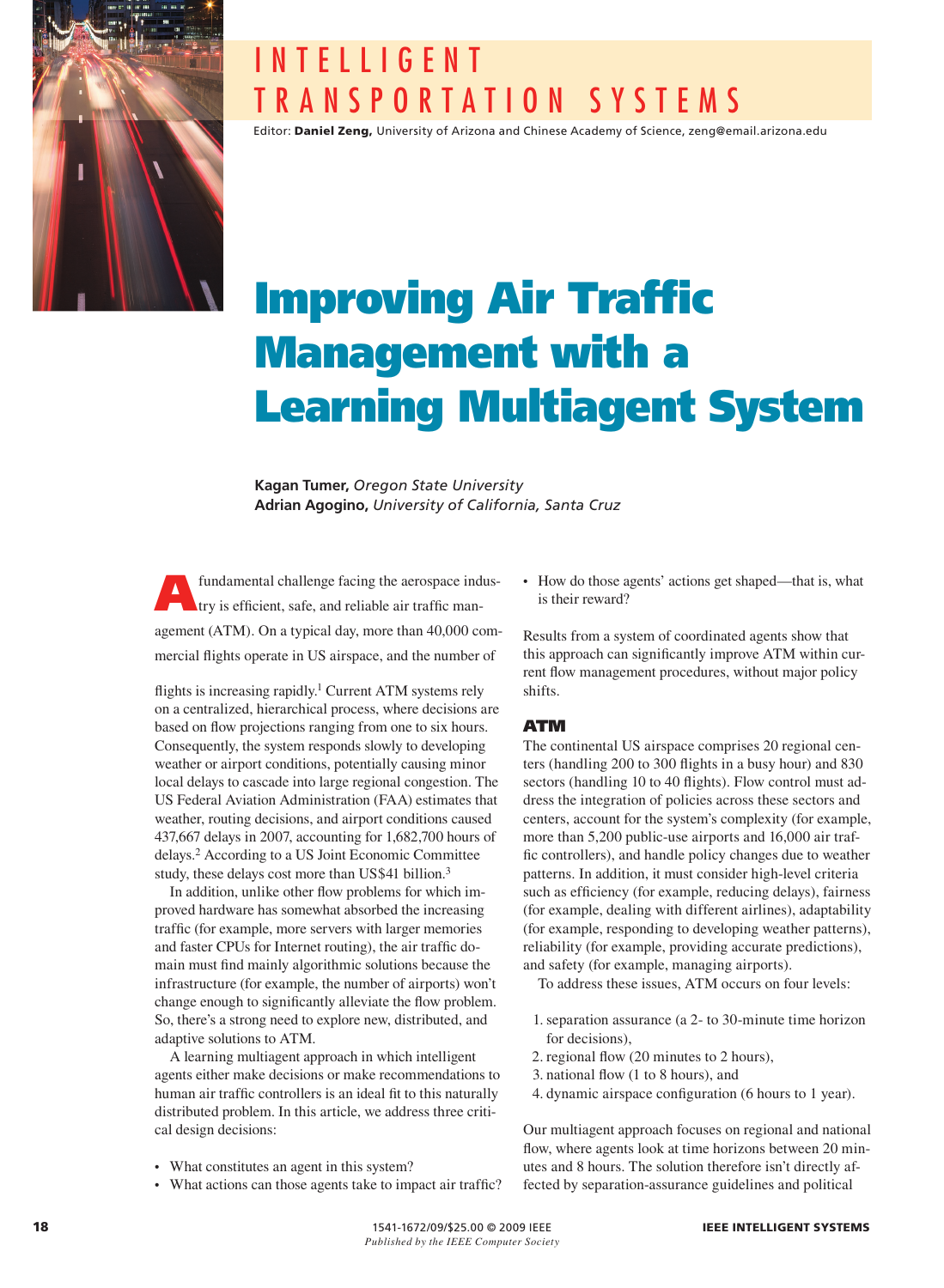

**Figure 1. A multiagent system for air traffic management (ATM): (a) a screenshot of Facet (Future ATM Concepts Evaluation Tool) with agents superimposed, (b) agent activation around a congested area, and (c) the impact of agent actions (for example,**  setting miles-in-trail values), with the possible local-congestion implications of the agents' actions. The agent rewards aim to **encourage agents to not only reduce local congestion but also take globally beneficial actions.**

and business concerns for airspace configuration (long-term management).

We implemented our approach on Facet (Future ATM Concepts Evaluation Tool), a physics-based model of US airspace.4 Facet is a reliable tool for simulating air traffic and is extensively used by the FAA, NASA, and industry (more than 40 organizations and 5,000 users).

#### A Multiagent ATM System

The agent approach to ATM is predicated on adaptive agents taking independent actions that provide good system-level behavior. To that end, the selection of agents, their actions, their learning algorithms, and their reward structure is critical.

#### **Agent Selection**

Perhaps the most obvious choice for an agent is the aircraft. With this approach, agent actions can be intuitive (for example, for changing a flight plan or increasing or decreasing speed or altitude) and offer a high level of granularity, in that each agent can have its own policy. However, this approach has two main drawbacks. First, on any given day, more than 40,000 aircraft are in US airspace, which would lead to a massively large multiagent system. Second, because the agents wouldn't be able to sample their state space sufficiently, learning would be prohibitively slow.

Instead, we assign agents to *fixes*—individual ground locations throughout the air-

space. Each agent is then responsible for any aircraft going through its fix (see Figure 1).

Fixes offer four main advantages. First, their number can vary depending on need. The system can have as many agents as required for a given situation (for example, agents coming "live" around an area with developing weather conditions). Second, because fixes are stationary, agents can collect data and readily match behavior to reward. Third, because aircraft flight plans consist of fixes, agents can affect traffic flow patterns. Finally, fixes can be deployed within current air traffic routing procedures and can serve as tools to help air traffic controllers rather than compete with or replace them.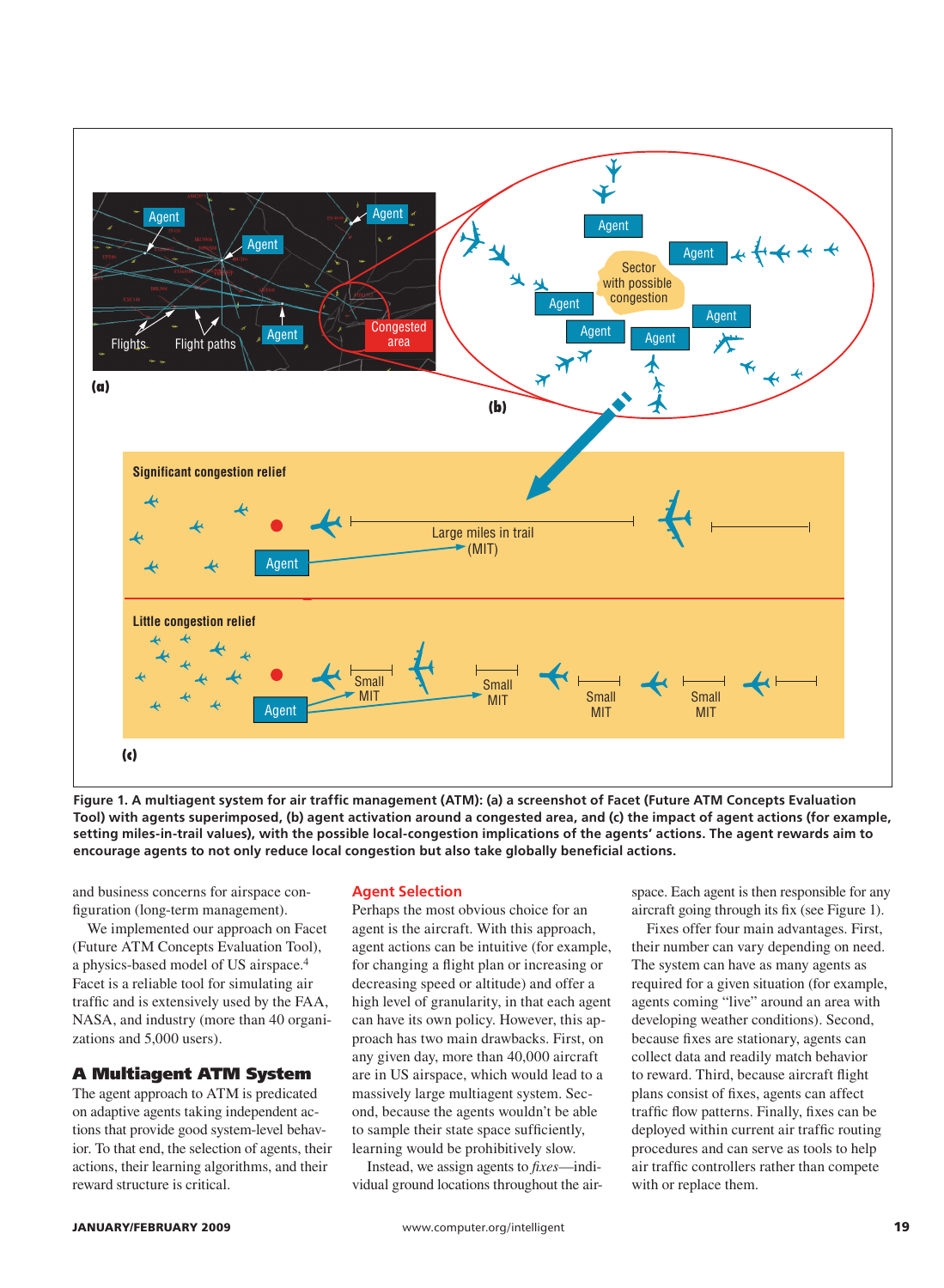

**Figure 2. The performance of 40 agents controlling miles in trail (MIT) for a system with 300 aircraft.** *D* **stands for the difference reward, and** *G* **stands for the system performance as a reward. All agent-based algorithms outperformed the state of the art, and agents using** *D* **significantly outperformed "traditional" agents using** *G***. The estimate for** *D* **provides a good balance between performance and computational cost.**

#### **Agent Actions**

To control the flow, an agent assigned to a fix can take three kinds of actions. First, it can set the *miles in trail* (MIT)—the distance aircraft must keep from each other while approaching the fix. With a higher MIT, fewer aircraft will be able to go through that fix during congested periods because they'll be slowing down to maintain their spacing. So, the agent can set high MIT values to reduce congestion downstream of its fix.

Second, an agent can order *ground delays*, causing aircraft headed toward its fix to wait on the ground. Consequently, aircraft will arrive later at the fix. If some agents choose this action and others don't, congestion will decrease because it will be spread out. However, if all the agents choose the same ground delay, the congestion will simply occur later.

Third, an agent can *reroute* aircraft going through its fix. By diverting certain aircraft away from particular regions, this action can prevent specific instances of congestion and thus reduce congestion overall.

#### **Learning Algorithms**

In an adaptive multiagent approach, each agent aims to learn the actions that provide the best returns. Here, we focus on agents

using reinforcement learning to maximize their rewards<sup>5</sup> (although alternatives such as evolving neurocontrollers are also effective<sup>6</sup>). At each time step, an agent takes an action and receives a reward evaluating that action. It uses this reward to update its action policy such that it will try to take actions leading to higher reward.7 The simple reinforcement learners are equivalent to *e*-greedy learners with a discount rate of zero,<sup>5</sup> where the value associated with each action *Q*(*s*, *a*) after taking action *a* from state *s* and receiving reward *R* is updated by

$$
Q'(s, a) = (1 - \lambda)Q(s, a) + \lambda R,\tag{1}
$$

where  $\lambda$  is the learning rate. To promote exploration of new actions, at each time step the agent chooses the action with the highest table value with probability  $1 - \varepsilon$  and chooses a random action with probability *e*.

#### **Reward Structure**

The most direct approach is to let each agent receive the system performance as its reward. Although this form of reward has been successful for small multiagent reinforcement learning problems, it doesn't scale well because an agent's actions have a relatively small impact on the system reward.

To alleviate this problem, we developed an additional reward that aims to be both

sensitive to an agent's actions and aligned with the overall system reward.<sup>8,9</sup> Given a system state *z* and system-level reward function  $G(z)$ —for example, the system objective of reducing total delays and ensuring all sectors remain below their critical congestion limits—we derive each agent's *difference reward*:

$$
D_i \equiv G(z) - G(z_{-i}),\tag{2}
$$

where  $z_i$  is the system's state without agent *i*. In practice, we set all the state components of *i* to a constant, arbitrary value.

*D* has two beneficial properties. First, it has the same derivative as *G* with respect to the states of *i* because the second term on the right doesn't depend on *i*'s actions. So, any changes to *i*'s state that benefit *i* also benefit the entire system. Second, the second term on the right acts as a "noise" remover, providing a cleaner "signal" to *i*. This approach has proven effective in many domains, including ATM,7 congestion games, $^{10}$  robot coordination, $^6$  and data routing.11

Although the difference reward effectively lets an agent see its actions' impact, it could be plagued by computational cost. Because *D* relies on the computation of the counterfactual term  $G(z_i)$ —that is, system performance without agent *i*—it might be difficult or impossible to compute, particularly when we don't know *G*'s exact mathematical form. So, we developed a third reward: an estimate of *D* that's computationally tractable and requires far fewer calls to Facet (one per time step, rather than one per agent).

#### Representative Results

We've applied our approach to artificial data with a single point or dual points of congestion as well as to limited real-world data related to historical congestion. In all cases, we compared the results to those from a basic Monte Carlo estimate, which is the state of the art for ATM.

Figure 2 shows the results for 40 agents controlling the MIT. The agents set the MIT at 0, 25, or 50 miles. Setting the MIT at 0 produces no effect, whereas setting it at high values forces aircraft to slow down to maintain their separation distance. So, setting high MIT values upstream of congestion can alleviate congestion but increase delay.

The results are based on a simulation with two independent instances of conges